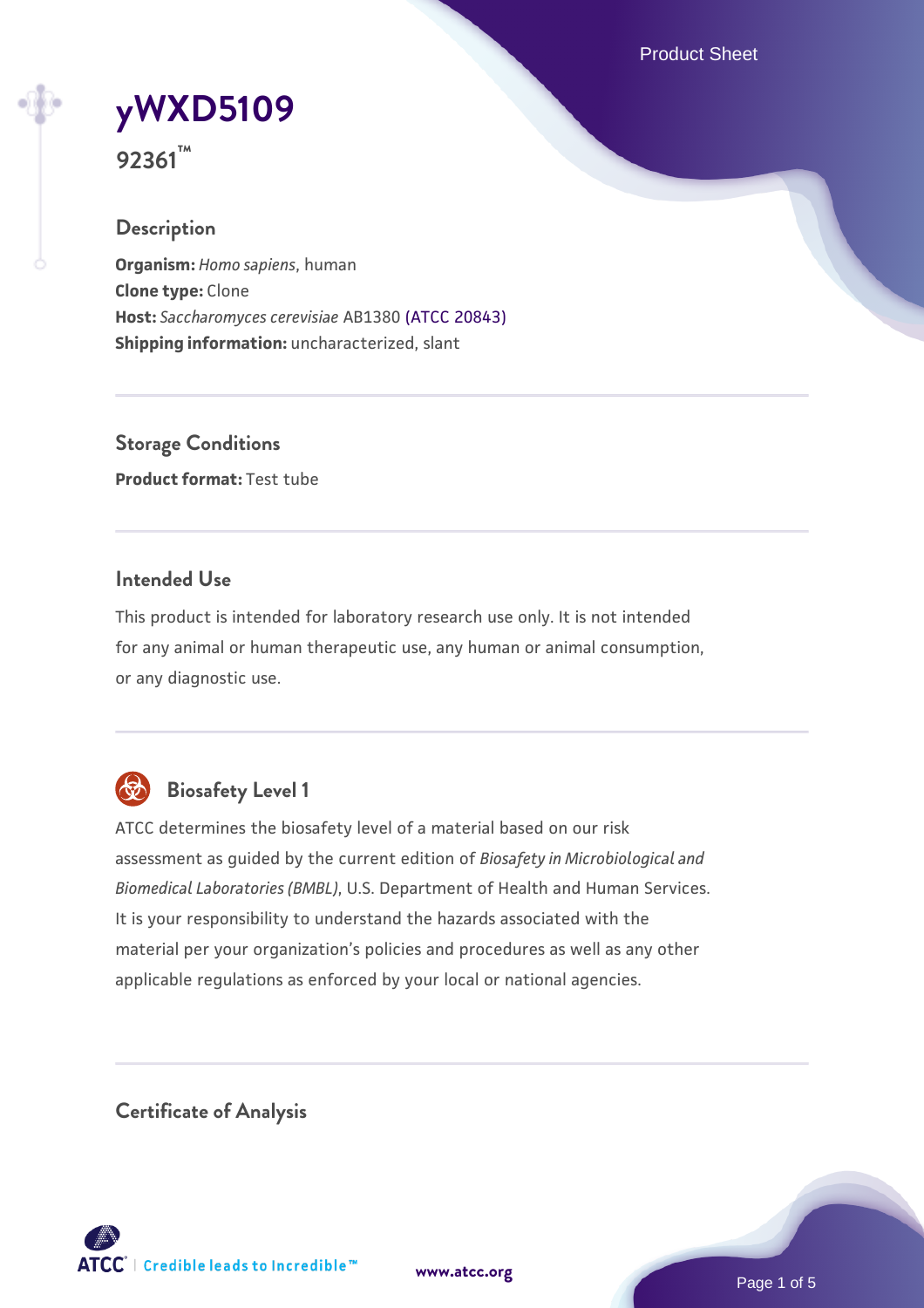# **[yWXD5109](https://www.atcc.org/products/92361)** Product Sheet **92361**

For batch-specific test results, refer to the applicable certificate of analysis that can be found at www.atcc.org.

# **Insert Information**

**Type of DNA:** genomic **Genome:** Homo sapiens **Chromosome:** X X pter-q27.3 **Gene name:** DNA Segment, single copy **Gene product:** DNA Segment, single copy [DXS4070] **Gene symbol:** DXS4070 **Contains complete coding sequence:** Unknown **Insert end:** EcoRI

# **Vector Information**

**Construct size (kb):** 220.0 **Intact vector size:** 11.454 **Vector name:** pYAC4 **Type of vector:** YAC **Host range:** *Saccharomyces cerevisiae*; *Escherichia coli* **Vector information:** other: telomere, 3548-4235 other: telomere, 6012-6699 Cross references: DNA Seq. Acc.: U01086 **Cloning sites:** EcoRI **Markers:** SUP4; HIS3; ampR; URA3; TRP1 **Replicon:** pMB1, 7186-7186; ARS1, 9632-10376

# **Growth Conditions**

**Medium:** 



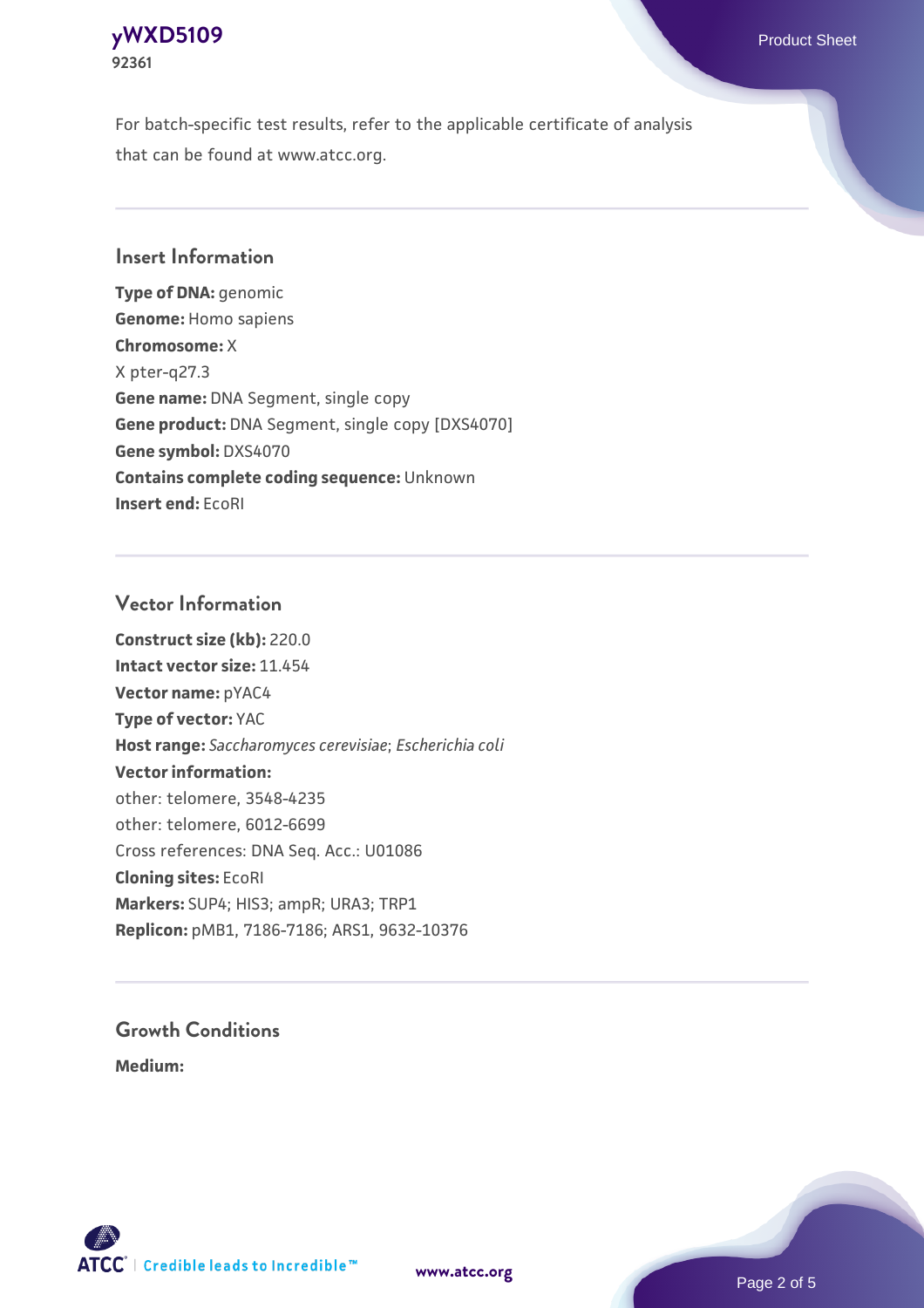**[yWXD5109](https://www.atcc.org/products/92361)** Product Sheet **92361**

[ATCC Medium 1245: YEPD](https://www.atcc.org/-/media/product-assets/documents/microbial-media-formulations/1/2/4/5/atcc-medium-1245.pdf?rev=705ca55d1b6f490a808a965d5c072196) **Temperature:** 30°C

#### **Notes**

More information may be available from ATCC (http://www.atcc.org or 703- 365-2620).

# **Material Citation**

If use of this material results in a scientific publication, please cite the material in the following manner: yWXD5109 (ATCC 92361)

# **References**

References and other information relating to this material are available at www.atcc.org.

#### **Warranty**

The product is provided 'AS IS' and the viability of ATCC® products is warranted for 30 days from the date of shipment, provided that the customer has stored and handled the product according to the information included on the product information sheet, website, and Certificate of Analysis. For living cultures, ATCC lists the media formulation and reagents that have been found to be effective for the product. While other unspecified media and reagents may also produce satisfactory results, a change in the ATCC and/or depositor-recommended protocols may affect the recovery, growth, and/or function of the product. If an alternative medium formulation or reagent is used, the ATCC warranty for viability is no longer

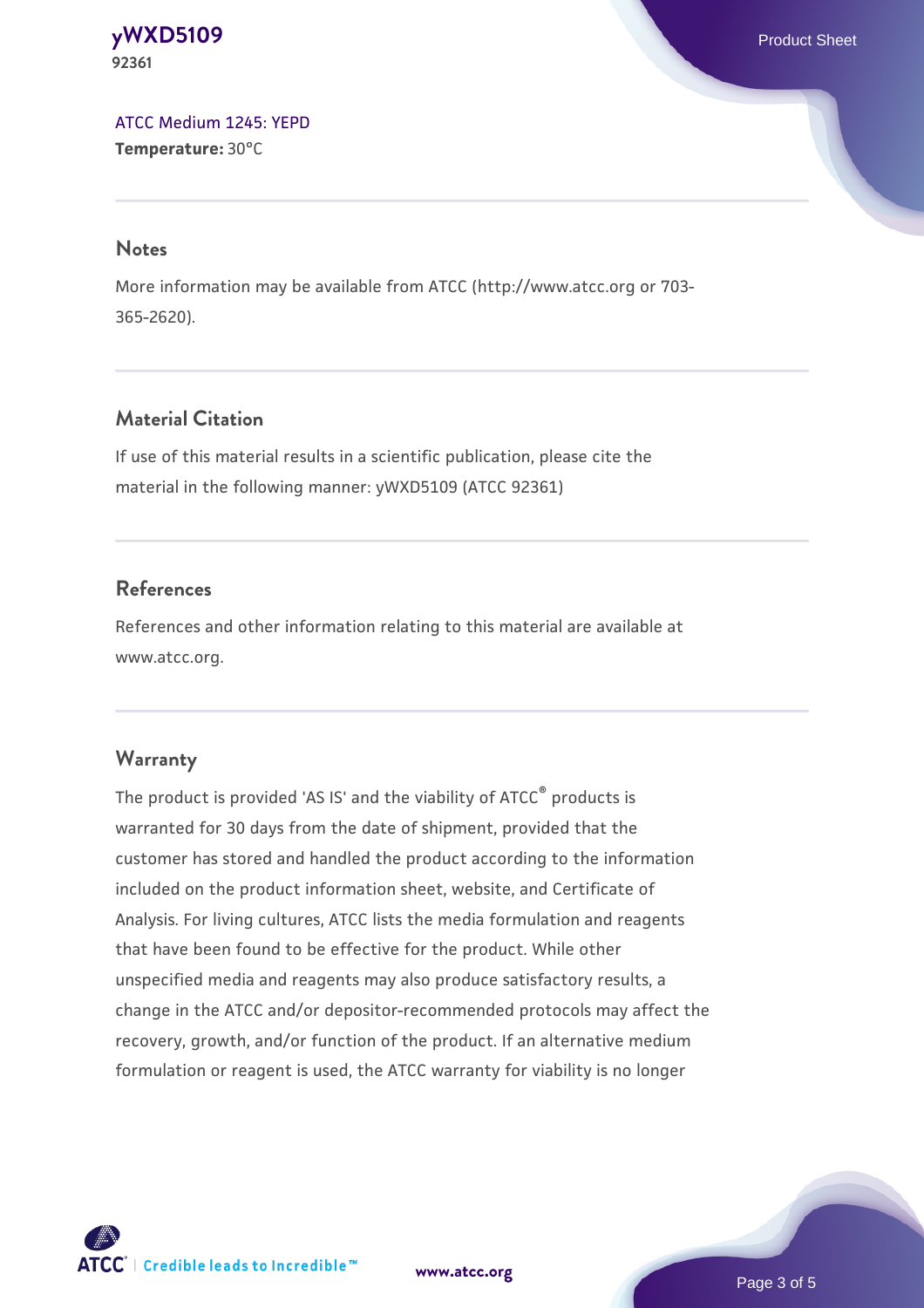**[yWXD5109](https://www.atcc.org/products/92361)** Product Sheet **92361**

valid. Except as expressly set forth herein, no other warranties of any kind are provided, express or implied, including, but not limited to, any implied warranties of merchantability, fitness for a particular purpose, manufacture according to cGMP standards, typicality, safety, accuracy, and/or noninfringement.

#### **Disclaimers**

This product is intended for laboratory research use only. It is not intended for any animal or human therapeutic use, any human or animal consumption, or any diagnostic use. Any proposed commercial use is prohibited without a license from ATCC.

While ATCC uses reasonable efforts to include accurate and up-to-date information on this product sheet, ATCC makes no warranties or representations as to its accuracy. Citations from scientific literature and patents are provided for informational purposes only. ATCC does not warrant that such information has been confirmed to be accurate or complete and the customer bears the sole responsibility of confirming the accuracy and completeness of any such information.

This product is sent on the condition that the customer is responsible for and assumes all risk and responsibility in connection with the receipt, handling, storage, disposal, and use of the ATCC product including without limitation taking all appropriate safety and handling precautions to minimize health or environmental risk. As a condition of receiving the material, the customer agrees that any activity undertaken with the ATCC product and any progeny or modifications will be conducted in compliance with all applicable laws, regulations, and guidelines. This product is provided 'AS IS' with no representations or warranties whatsoever except as expressly set forth herein and in no event shall ATCC, its parents, subsidiaries, directors, officers, agents, employees, assigns, successors, and affiliates be liable for indirect, special, incidental, or consequential damages of any kind in connection with or arising out of the customer's use of the product. While reasonable effort is made to ensure authenticity and reliability of materials on deposit, ATCC is not liable for damages arising from the misidentification or



**[www.atcc.org](http://www.atcc.org)**

Page 4 of 5